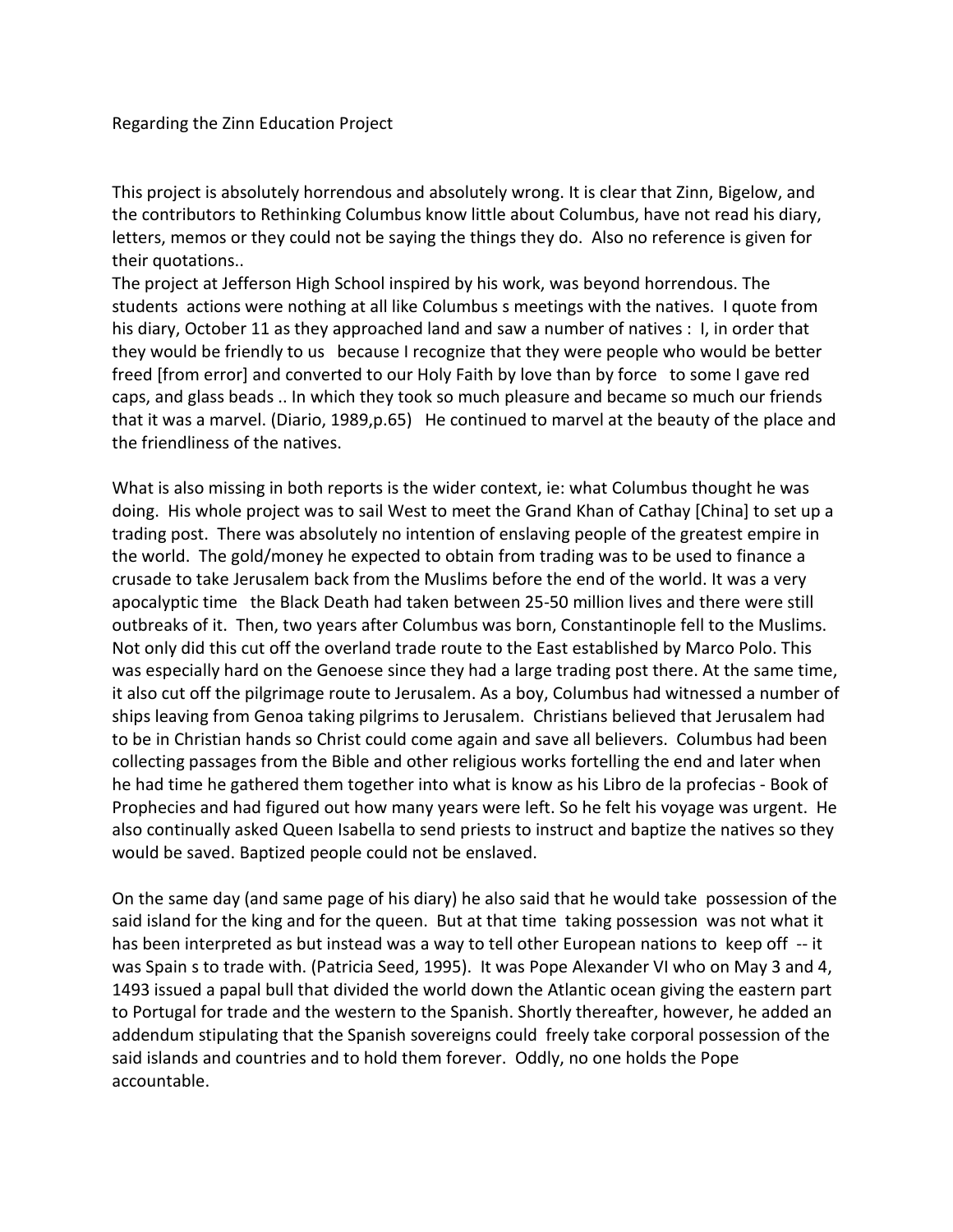The night Columbus and his men first landed at Hispaniola, the Santa Maria went aground. Clearly he would have to return to Spain in order to get more ships to rescue the men he had to leave behind. When he left, he took six of the natives with him more wanted to go. All were baptized at court, thus could not be enslaved. Two remained at the court, another, son of a chief, became Columbus s godson and loyal interpreter throughout his other voyages. The others wished to return home but two died at sea. Before he left, Columbus gave strict written orders (I have seen them) that those left behind should honor chief Guacanagari, do no harm to the natives, and not go marauding and raping among other groups. When he returned, November 28, 1493, all of his men were dead. He did not blame Guacanagari but learned, as he thought, that the men had begun to fight among themselves and then gone on raiding parties to the area belonging to another chief, Caonabo who, in turn, came and killed them. Columbus and Guacanagari remained friends throughout. Columbus had always been partial to the Franciscans and after this disaster, he became a lay Franciscan monk and is said to have worn their robes for the rest of his life. Perhaps this was in penance not only for the death of his men, several of whom were close friends, but also for the natives they had killed. Columbus the monk! Whoever heard of this? In other words the writers connected with the Zinn project totally ignore his serious religiousness and the religious motivation for the voyages.

While it is true that some of the natives were sent to Spain as slaves this was surely not a chief motive. Some of them were from the group known as Caribs who were said to be cannibals and warlike and had attacked the natives Columbus was friendly with. Papal policy permitted enslavement of those captured in a just war, those who resisted Christianisation, or those who went against the law of nature by committing sodomy and/or cannibalism. The Caribs fit all three descriptions. On one occasion Columbus returned to their homes some of Guacanagari s people whom the Caribs had enslaved. But also, while Columbus was continually off sailing to find the Grand Khan, the men he left in charge (Ovando Bobadilla, Margarit, Roldan and Hojeda) did round up some of the natives and these were sent back as slaves. Had they been released it is likely they would have attacked the tiny colony. But Columbus was furious with his men; they responded by capturing Columbus and sending him back to Spain in chains while they continued their rapaciousness.

Later, on another voyage, Columbus and his twelve year old son Ferdinand were marooned on Jamaica with 116 men. Columbus kept the men on board to prevent their rapaciousness. Indeed, young Ferdinand wrote: Our people being by nature disrespectful, no punishment or order could have stopped them from running about the country and into the Indians huts to steal what they found and commit outrages on their wives and children. The natives were grateful, he said, and thus Columbus was able to negotiate with them for food.

In addition, the comment in Rethinking Columbus, that most of us are living on stolen land is ridiculous. Columbus never set foot on the land we know as America.

Finally, it should be noted that Bartholomew de las Casas who is sometimes referred to as the defender of the Indians, had slaves as a youth and in the new world where he owned two